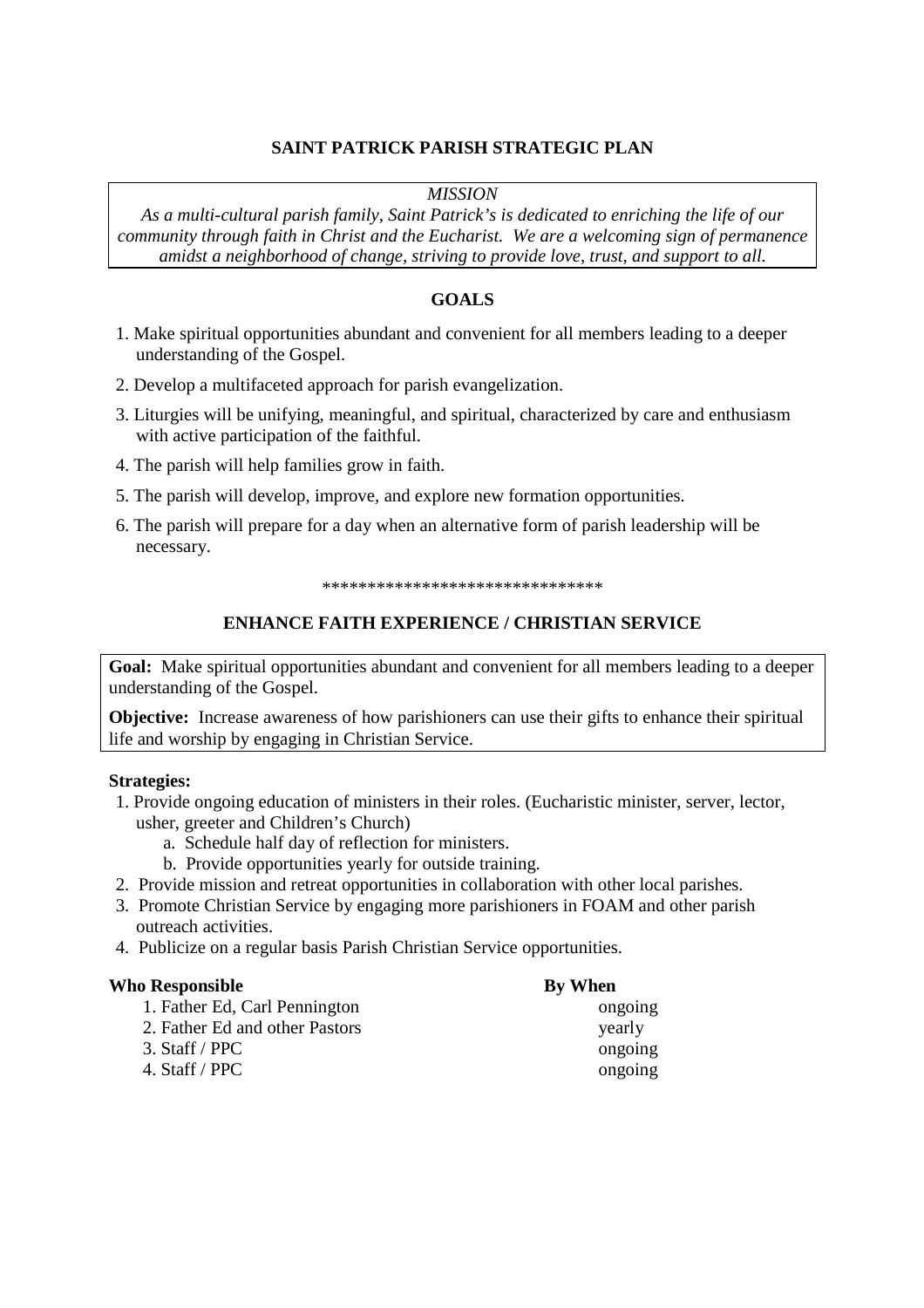# **EVANGELIZATION**

**Goal:** Develop a multifaceted approach for parish evangelization.

**Objective:** Recruit action teams to work in sacramental follow up, personal relationships and neighborhood activities.

## **Strategies:**

- 1. Form an Evangelization Committee to incorporate youth and young adults in more Parish leadership positions.
- 2. Continue to provide sacramental follow up.
- 3. Continue Families On A Mission
- 4. Maintain and nurture an evangelization spirit within the parish.
- 5. Never miss an opportunity to be present with people, enter into conversation and demonstrate we care.
- 6. Provide future training on evangelization for parish leaders, members of ministries, groups and all parishioners.

| <b>Who Responsible</b>              | By When |
|-------------------------------------|---------|
| 1. Vicki Vicars                     | 2014    |
| 2. Director of Religious Education  | ongoing |
| 3. FOAM Committee                   | ongoing |
| 4. Bereavement ministers / everyone | ongoing |
| 5. PPC                              | ongoing |
| 6. Evangelization committee         | yearly  |

# **WORSHIP AND PRAYER**

**Goal:** Liturgies will be unifying, meaningful, and spiritual, characterized by care and enthusiasm with active participation of the faithful.

# **Objective:** Provide quality worship and prayer

## **Strategies:**

- 1. Affirm those currently serving in liturgical ministries and seek out new parishioners for training and commissioning as lay liturgical ministers, especially youth and young adults.
- 2. Encourage alternative forms of prayer such as Taize Prayer, Centering Prayer or Journey Prayer, as well as traditional devotions.
- 3. Educate and reinforce that Eucharist and all Sacraments are communal (personal), but not private.
- 4. Evaluate the celebration of the liturgy in the parish to assure that music, environment, hospitality, and all liturgical ministries provide quality worship.
- 5. Encourage participation in music by practicing the hymns prior to the service.

| <b>Who Responsible</b>              | By When |
|-------------------------------------|---------|
| 1. Carl Pennington / Father Ed Noga | ongoing |
| 2. Father Ed Noga / LAC             | ongoing |
| 3. Father Ed Noga                   | ongoing |
| 4. Staff / LAC / Committees         | now     |
| 5. Jim Johnston and Michael Drajic  | ongoing |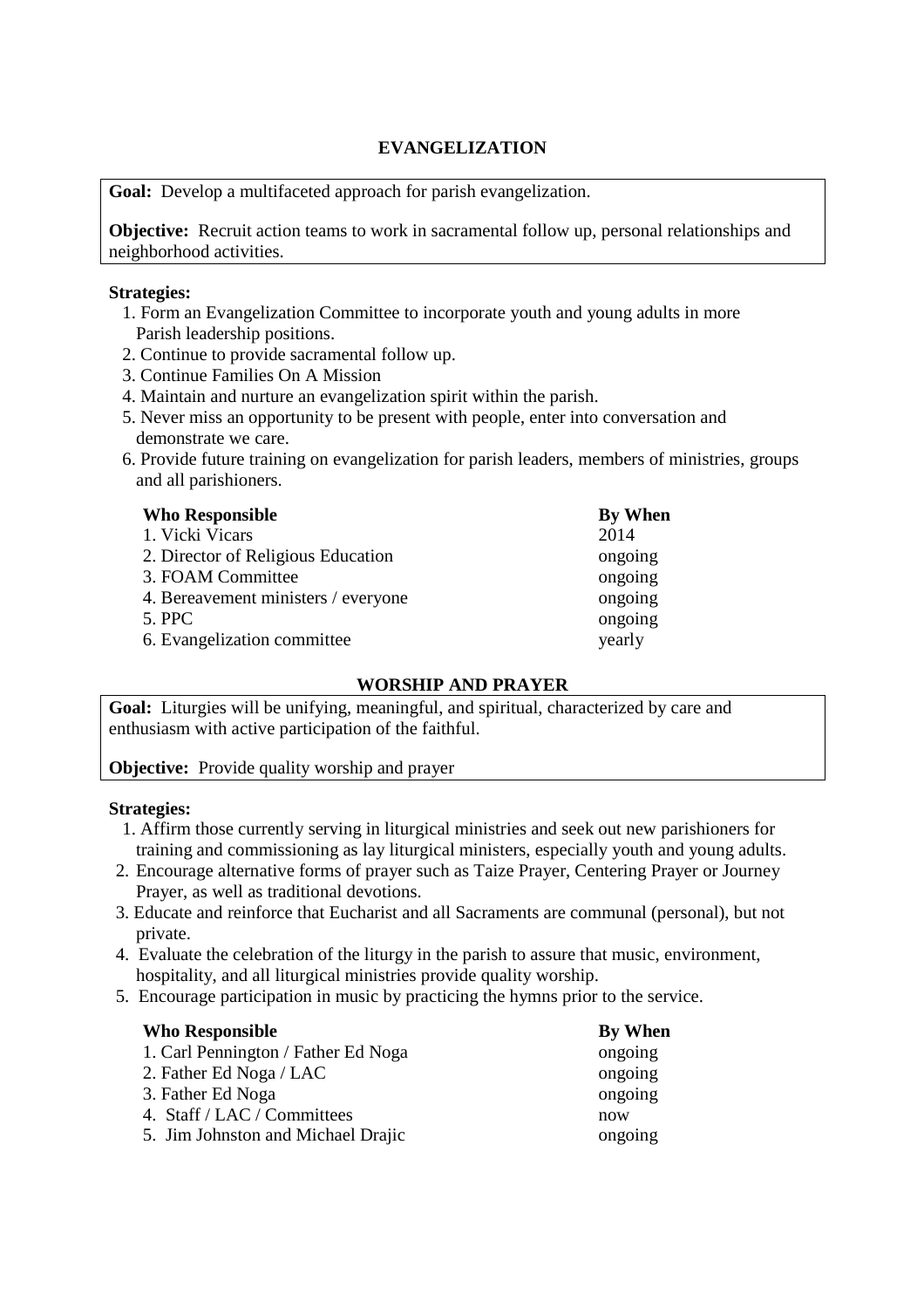## **FAMILY LIFE**

**Goal:** The parish will help families grow in their faith.

**Objective:** Provide support, resources and outreach to families at all stages of life, for whatever situations that may arise.

#### **Strategies:**

- 1. Identify the needs of parish families in different age groups
- 2. Use available media (bulletin, social media, website) to promote resources and support services available to parishioners.
- 3. Provide pastoral care and support for those married outside of the church
- 4. Create family friendly activities that are welcoming and dynamic
- 5. Encourage families to balance social and religious commitments
- 6. Encourage families to discuss religious vocations amongst themselves.

| By When   |
|-----------|
| Fall 2017 |
| ongoing   |
| as needed |
| ongoing   |
| ongoing   |
| ongoing   |
|           |

# **CATECHESIS / FAITH FORMATION**

**Goal:** The parish will develop, improve, and explore new formation opportunities.

**Objective:** The parish will redesign formation programs to improve participation.

## **Strategies:**

- 1. Use and develop formation opportunities through social media
- 2. Promote family activities
- 3. Create a parent mentoring outreach
- 4. Develop small faith / Bible study groups
- 5. Create opportunities to strengthen Catholic family life

| <b>Who Responsible</b>         | By When          |
|--------------------------------|------------------|
| 1. Director of Faith Formation | <b>July 2019</b> |
| 2. Director of Faith Formation | <b>July 2019</b> |
| 3. Director of Faith Formation | <b>July 2019</b> |
| 4. Director of Faith Formation | <b>July 2019</b> |
| 5. Director of Faith Formation | <b>July 2019</b> |